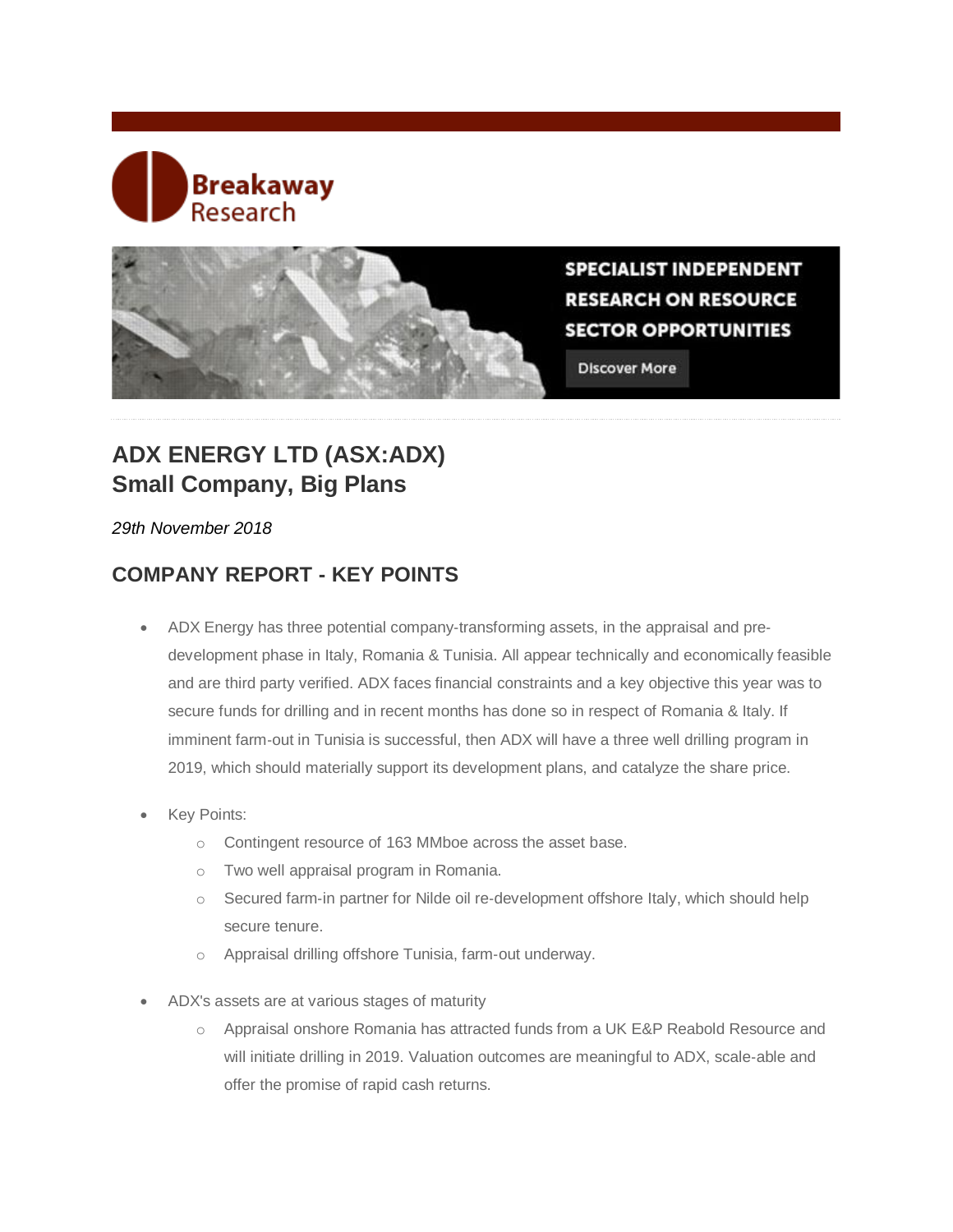- o Committed drilling offshore Tunisia at Dougga is appraisal of a discovered resource, and if successful could trigger a large gas project. This is a complex project and farm‐out ahead of drilling is pivotal.
- o Development: The Nilde project offshore Italy is a known field and offers the greatest absolute upside but tenure is not certain. If the license is ratified by Italian authorities, it would be a major catalyst for ADX.
- Our valuation is based on planned drilling activity in Romania & Tunisia. There is substantial upside if Italy is ratified, to ~32 cps.
- The equity market is pricing ADX's resources too cheaply. Maybe the nature of the asset base and challenges of the past 4 years have under‐whelmed investors. Farm‐out success to bring capital and industry endorsement of ADX's work, and drilling activity should underpin value and provide market catalysts in 2019.

#### **We rate ADX Energy Ltd as a BUY.**

### **BREAKAWAY COMMENTS**

ADX is a small company and the success YTD in financing strategies needs to be seen in context with the company's modest balance sheet and market capitalisation. 2019 drilling activity and possible Tunisia farm-out provide catalysts. Our valuation ranges from 9c which attributes Tunisian & Romanian drilling in 2019. There is substantial additional upside if tenure in Italy can be secured.

#### [Click here to view report on ADX Energy Limited](https://www.breakawayresearch.com/CampaignProcess.aspx?A=Link&VID=11868836&KID=310248&LID=1778191)

#### **COMPANY INFORMATION**

| <b>ASX Code:</b>          | ADX.     |
|---------------------------|----------|
| <b>Share Price:</b>       | A\$0.012 |
| <b>MCAP:</b>              | A\$13.6m |
| Cash & RCO Investment (*) |          |
|                           |          |
| (*) At September 30, 2018 | A\$3m    |
| <b>Total Debt:</b>        | A\$0m    |

**EV:** A\$10.6m



To view complete report [click here](https://www.breakawayresearch.com/CampaignProcess.aspx?A=Link&VID=11868836&KID=310248&LID=1778191)